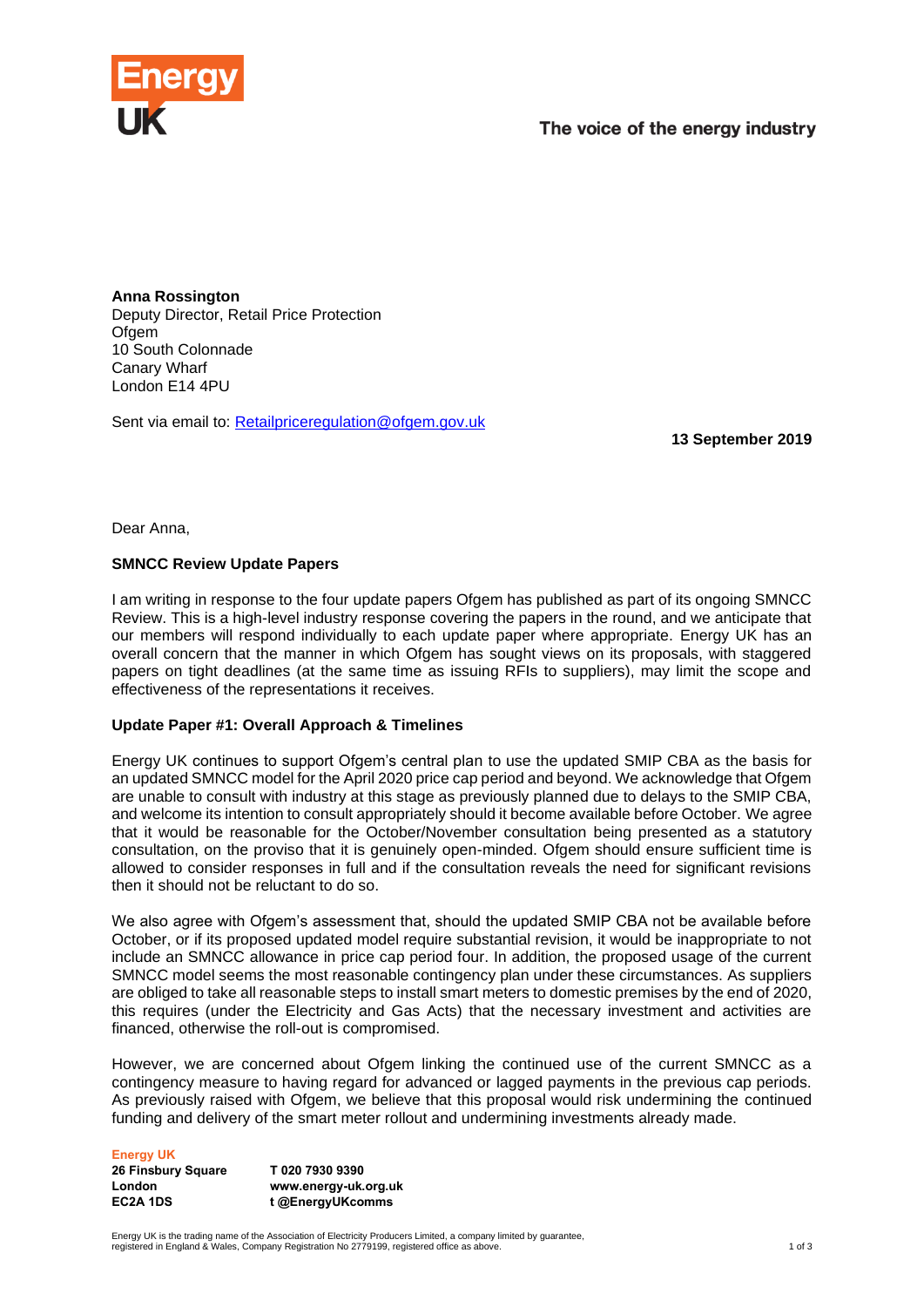## **Update Paper #2: Data Gathering**

We welcome Ofgem's request for information on Premature Replacement Charges (PRC) and additional net advertising costs, as well as subsequent RFIs on IT costs and meter rental contracts. With respect to PRCs, we are concerned that the focus appears to be on replacement of traditional meters, with no account of premature replacement of SMETS1/AMR/smart-type meters with a SMETS2 meter.

However, we do not find the brief reasons provided in the paper to not collect additional data on many other items to be compelling, and would have expected a greater level of detail on Ofgem's considerations to enable more useful and specific responses to be given. A number of stakeholders, including Energy UK, have previously pressed the need to collect all relevant data as part of the SMNCC review to ensure that it is set at an appropriate level and does not undermine the continuing smart meter rollout by being based upon out of date information or incorrect assumptions.

In particular, we would urge Ofgem to reassess its position to not gather data about smart PPM costs. It states that the default tariff cap "does not apply to most prepayment customers, and does not currently include a specific cap level for prepayment customers." However, this ignores that fully interoperable smart meters are covered by the cap at a level currently set identically to the cap for credit customers paying by direct debit. With the continued roll-out of SMETS 2 meters and the enrollment and adoption of SMETS 1 meters, the level of fully interoperable smart prepayment meters covered by the cap will also continue to grow.

In addition, the CMA decided in its review of the Prepayment Charge Restriction (PCR) that there would be no non-pass-through smart allowance in the revised PCR from 1 October 2019. Ofgem should, therefore, ensure that suppliers are able to recover the relevant costs of the smart meter rollout across all of their customers, as per regulatory requirements.

We note that in its November 2018 decision Ofgem committed to considering a specific prepayment method uplift when sufficient data is available.<sup>1</sup> Accordingly, we believe the time is now right for Ofgem to address this issue by collecting the required data, with a view to defining a prepayment-specific uplift if one is required. We acknowledge that Ofgem may not be able to complete this work in time for a consultation in October/November but that is not an appropriate reason to reject necessary data gathering that is relevant.

Finally, Ofgem suggests that it would not release the current SMNCC under its proposed transparency arrangements as it is not relevant. However, Ofgem's contingency plans (options B and C) would both make use of the current SMNCC model, making it relevant for stakeholder's consideration of the review's proposals. We would, therefore, continue to urge Ofgem to ensure that its commitment to transparency extends to providing the current SMNCC model under its proposed transparency arrangements if the contingency plans that rely upon it are taken forward.

## **Update Paper #3: Having Regard for Carry Forward Balances**

Energy UK retains its position, previously outlined in response to Ofgem's initial SMNCC review consultation in May and its consultation on the third cap period in July, that any claw-back in future cap periods would be detrimental upon the success of the continuing smart meter rollout and cannot be justified on costs grounds. Having explicitly set SMNCC for the first and second periods to ensure no reduction in the pace of planned rollouts, Ofgem risks undermining the effectiveness of any obligation and inhibiting the ability of suppliers to invest by introducing unforecastable regulatory risk and setting future allowances below efficiently incurred cost levels.

## **Update Paper #4: Transparency Arrangements**

Energy UK welcomes the improvements that Ofgem has made to the practicalities of the data room exercise since the previous iteration, most notably it being virtual rather than physical. However, we

<sup>1</sup> [https://www.ofgem.gov.uk/system/files/docs/2018/11/decision\\_-\\_default\\_tariff\\_cap\\_-\\_overview\\_document\\_0.pdf](https://www.ofgem.gov.uk/system/files/docs/2018/11/decision_-_default_tariff_cap_-_overview_document_0.pdf) Paragraph 5.23